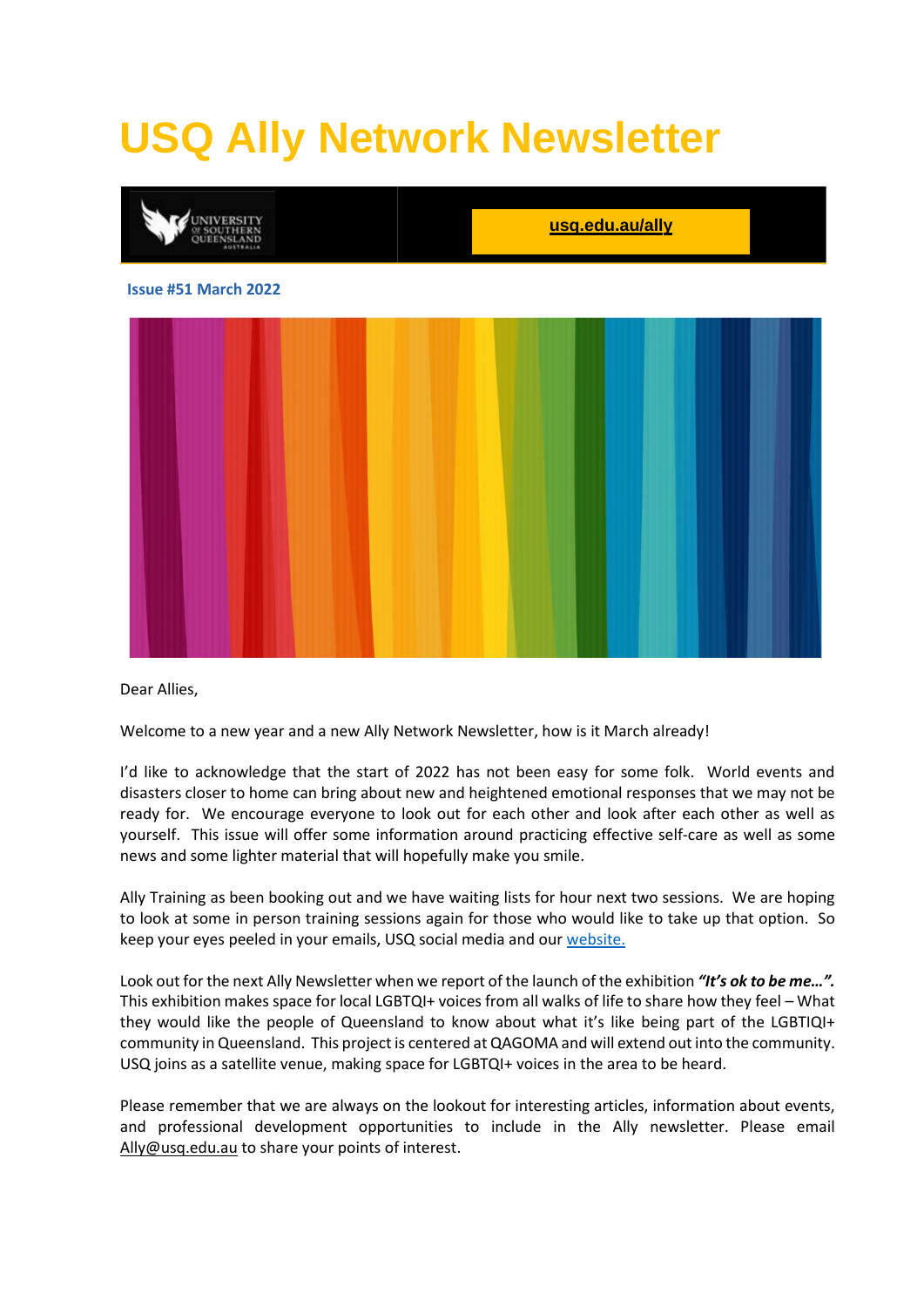# *What's going on at USQ?*

#### **USQ Ally Network Natter – 30th March**

The next Ally Network Natter is around being a supportive Ally to our Trans friends. Our guest speaker will speak from a lived experience, there will also be the opportunity for some Q&A. I think it's going to be really practical and informative, so don't miss it! [Register here.](https://usq.zoom.us/webinar/register/WN_sQSXuALOQEyHu4izDS5_DQ)

#### **Harassment & Discrimination – Share a Concern @ USQ**



Harassment and Discrimination are not okay and at USQ there is a new process by which you can Share a [Concern.](https://usq-advocate.symplicity.com/care_report/index.php/pid566953) Share a concern is available to provide information, support and assistance around discrimination, workplace harassment, sexual harassment and bullying.

This form allows you to connect with USQ's Student Success and Wellbeing team to share a concern or seek support for yourself of somebody else. You may provide as much or as little detail as you wish, and you may also remain anonymous.

### *When do I need a professional?*

Life has many twists and turns and goodness knows we do not feel 100% all of the time. When to seek the support of a professional is a frequently asked question and this table offers some guidance. Please reach out if you need support whether you are [a student](https://www.usq.edu.au/current-students/support/counselling) or [USQ staff.](https://assureprograms.com.au/)

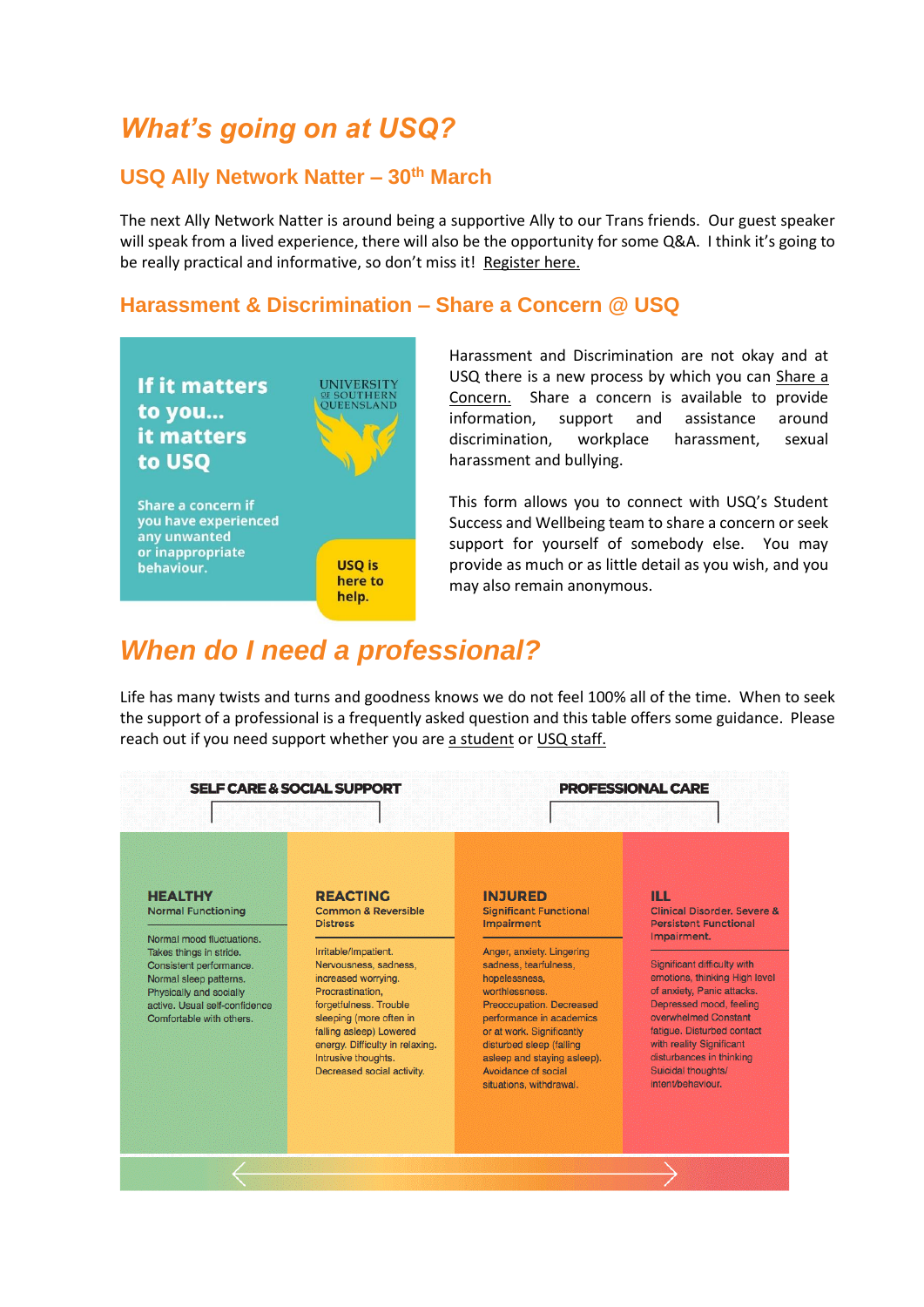### *What's going on outside of USQ?*

### *News*



#### **Big majority of Australia parents support LGBTIQ+ education in schools**

A national study has found over 80 per cent of Australian parents support the teaching of gender and sexuality diversity in schools, as part of relationships and sexual health education[. more.](https://qnews.com.au/big-majority-of-australian-parents-support-lgbtiq-education-in-schools/) **QNews**



#### **Non-binary people have worse mental health than other genders, study finds**

On average, more than one in two nonbinary people (51 per cent) are clinically distressed or struggling, the secondever *Mental State of the World Report 2021* found[. more.](https://www.pinknews.co.uk/2022/03/19/non-binary-mental-health-global-study/) **Pink News**



#### **'Brave and courageous' Ukrainian LGBT+ activist killed by Russian bombs.**

A queer law student and defiant activist has been killed by Russian bombing in Kharkiv, Ukraine, local LGBT+ activists have confirmed. Elvira Schemur was volunteering at a regional administration building in the city when it was struck by a Russian missile. "She inspired folks to follow her… in defense of freedom and equality.." The activists behind Kharkiv Pride said they will remember Schemur as a "patriot and a hero" [more.](https://www.pinknews.co.uk/2022/03/18/ukraine-russia-war-elvira-schemur-death-tribute-lgbt/) Pink News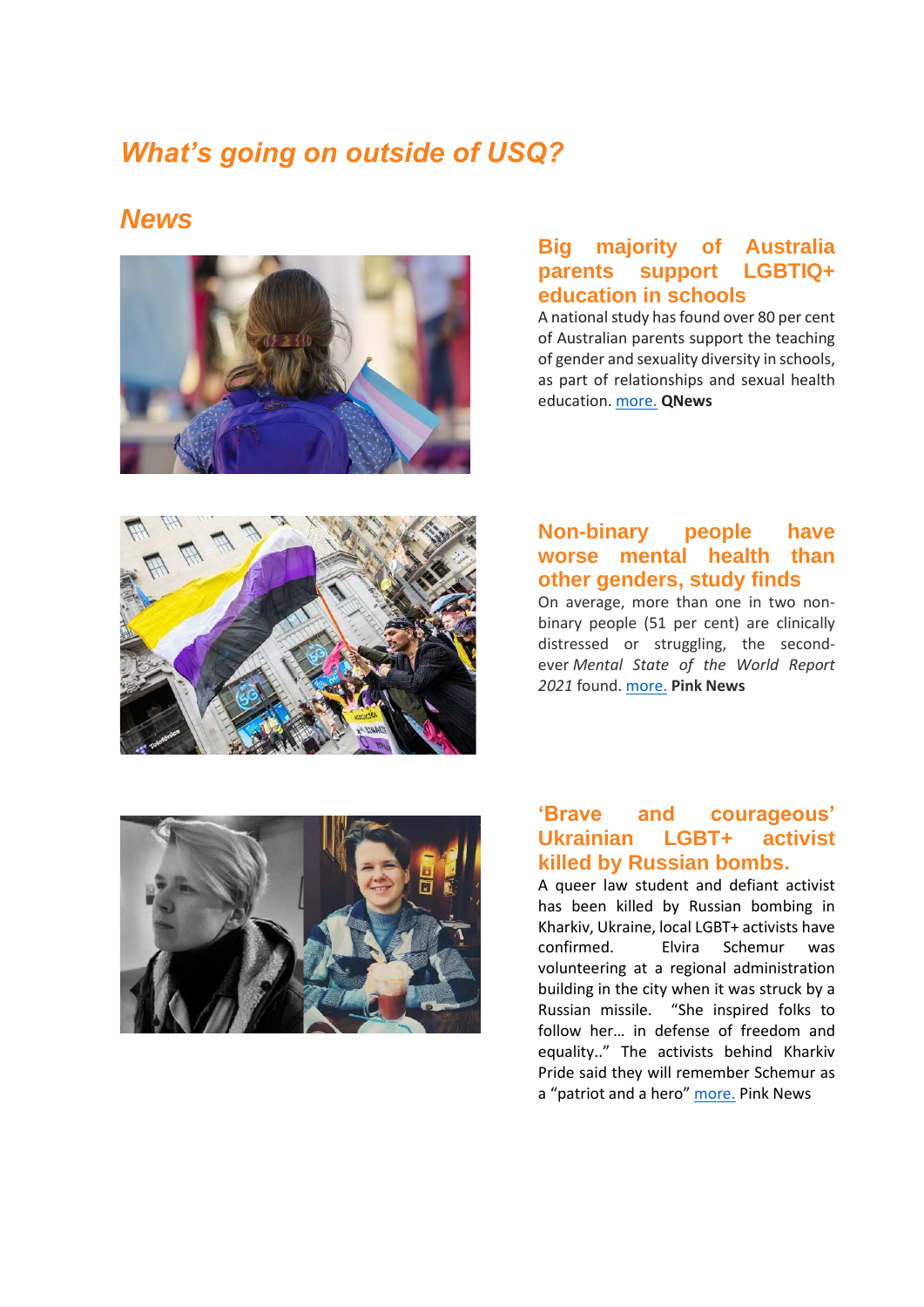### *Health*



### *Entertainment*





#### **Breast Cancer Australia launches new resources for the LGBTQI+ Community**

Breast Cancer Network Australia has developed a range of new resources to provide LGBTIQ+ people affected by breast cancer with the information and support they need throughout the different stages of their treatment and car[e more.](https://www.lotl.com/lifestyle/health/breast-cancer-australia-launches-new-resources-for-the-lgbtqi-community/) LOTL

#### **Jamie Lee Curtis takes a stand for transgender rights on daughter's birthday**

Jamie Lee Curtis has written a heartfelt tribute to her transgender daughter Ruby and lashed S conservative politicians targeting families with anti-trans laws [more.](https://qnews.com.au/jamie-lee-curtis-takes-stand-for-trans-rights-on-daughters-birthday/) QNews.

#### **Woman on business trip 'accidentally booked seat on Mardi Gras Pride Flight'**

A Melbourne woman heading to Sydney on a "low-key" business trip has claimed she accidentally booked a seat aboard Virgin Australia's loud and proud Pride Flight down to Mardi Gras. "I would definitely book on this again" she said [more.](https://qnews.com.au/woman-on-business-trip-accidentally-booked-seat-on-mardi-gras-pride-flight/) QNews

### *Sport*



#### **Torvill and Dean call on Olympics to allow same-sex figure skating partners: 'It's the next step'**

Jayne Torvil and Christopher Dean have said that the same-sex couples are the "next step? For Olympic figure skating. [more.](https://www.pinknews.co.uk/2022/03/14/jayne-torvill-christopher-dean-dancing-on-ice-same-sex-olympics/) Pink News